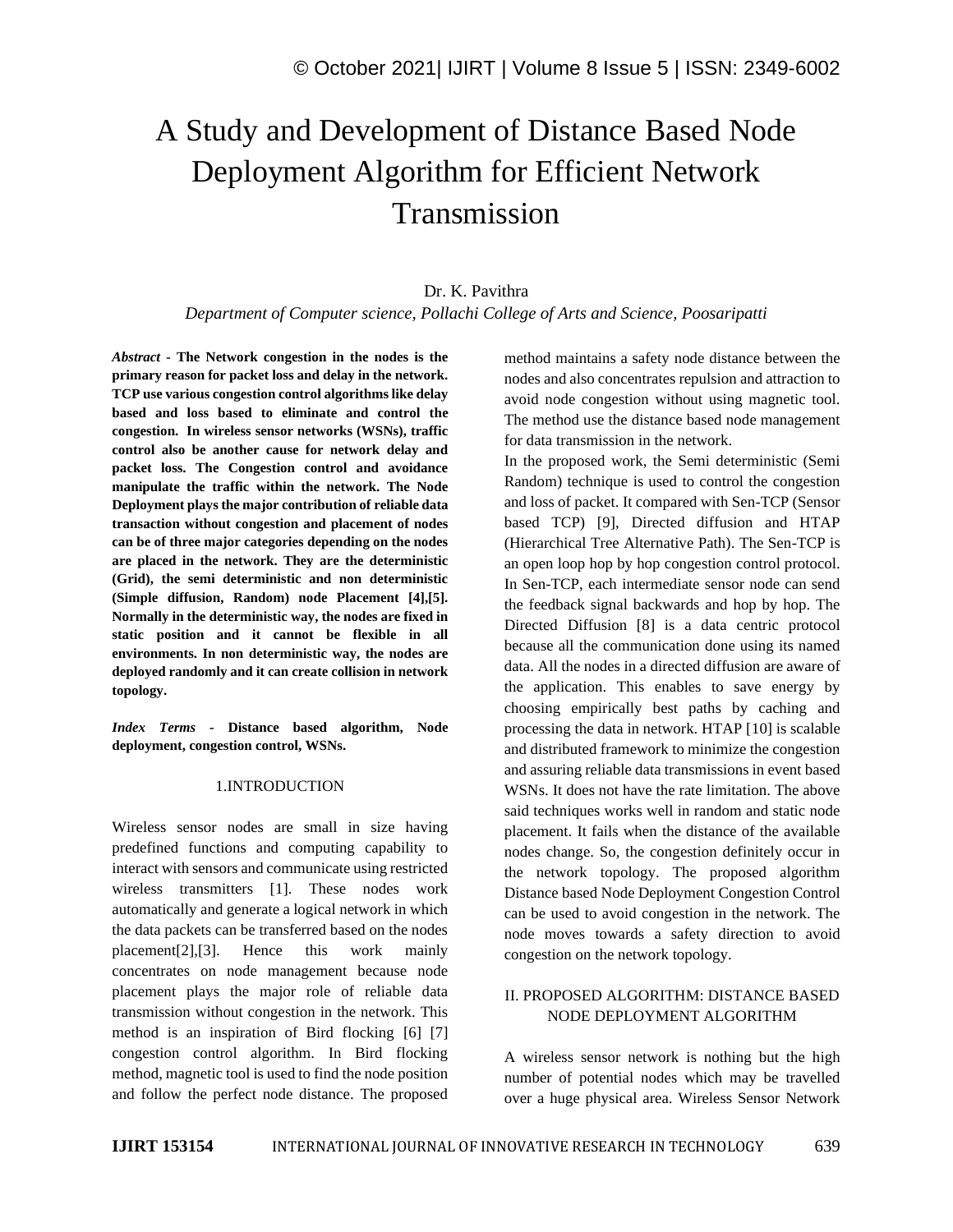node moves in a random or static but both of movements face some problems and finally results in

*Algorithm 2.1: Distance Based Node Deployment Algorithm*

- 1. *Initialization (x, cur x, cur y, max x, max y, mid val, oldcur val, nearval, cur val, i, n), (max X) , (max Y),(max nodes )*
- 2. *Data transaction*
- 3. *Event on no time out do*
- 4. *Find max x, max y, midval, nearval, curval, old curval*
- 5. *Mid val* =  $max x/2$ ,  $max y/2$  (1)
- 6. *Curval = old curval- near curval mid val > old curval (or) Nearval – old curval* ,*mid val < old curval*
- 7. If  $I \le n$  then If curval = nearval then
- 8. *No change fix the node*
- 9. *Else if nearval – curval old curval then*
- 10. *Go to no change*
- 11. *Else*
- 12. *End*

congestion [11]. Congestion control and avoidance manipulate the traffic within the network. Node Placement plays major role for reliable data transaction without congestion. Sometimes the distance between each node can be the factor which results in the network congestion.

The proposed method mainly concentrate favored the repulsion and attraction between the nodes in the network. It can create the distance between the nodes in a network area and arrange the node without collision. The Mid value and nearest value of total nodes can be uses to create the node distance between the nodes. Mid value and nearest value of the total nodes are calculated as follows,

$$
pos_i^{(midval)} = \sum_{i=0}^{n} \frac{Max(Xi, Yi)}{2} \qquad (1)
$$

$$
pos_i^{(nearval)} = \sum_{i=0}^{n} pos_i^{(midval)} - pos_i^{(min\;diff)} \quad (2
$$

```
pos_i^{(midval)}
```
Where, is Midvale of total nodes, are *X and Y* value of the network map, n is the number of nodes and *i* is the node position. All nodes can be fixed initially in the simulation area. Next check the time out event, if time out occurs the node should complete the process otherwise it will enter into the process. The max X value, max Y value, current node position, old position (random position), mid position and near value can be taken from the allocated nodes. Current position (value) and old position (value) are calculated from mid node (value). If current node position is higher than the old position, then no changes happened and fix the old position otherwise fix the current position. By doing the above said repeatedly the changed position of nodes perfectly fit the best repulsion and attraction combinations. Finally this algorithm leads those nodes without congestion. Algorithm 7.1 shown below describes the distance update process of random nodes using semi deterministic way.

#### III. ILLUSTRATION OF PROPOSED SCHEME

A network model is taken as sample in the wireless network to illustrate the proposed scheme as shown in **Figure 3.1.**<br> **O** Applications Places System  $\bullet$  &



Figure 3.1: Distance Algorithm based node Deployment process

From the Figure 3.1, discover the distance routing but the nodes randomly deployed in wireless network in starting stage and movement based on repulsion and attraction in the Wireless network. In network area distance algorithm forms non congested nodes for data transmission. First this method finds the mid node and arranges and changes the position of remaining nodes near to the mid node from random placement.

## IV. EXPERIMENTAL RESULTS AND DISCUSSION

The performance of various node deployment techniques are evaluated using NS 2.34 [12]. Table 4.1 illustrate the simulation model and the simulation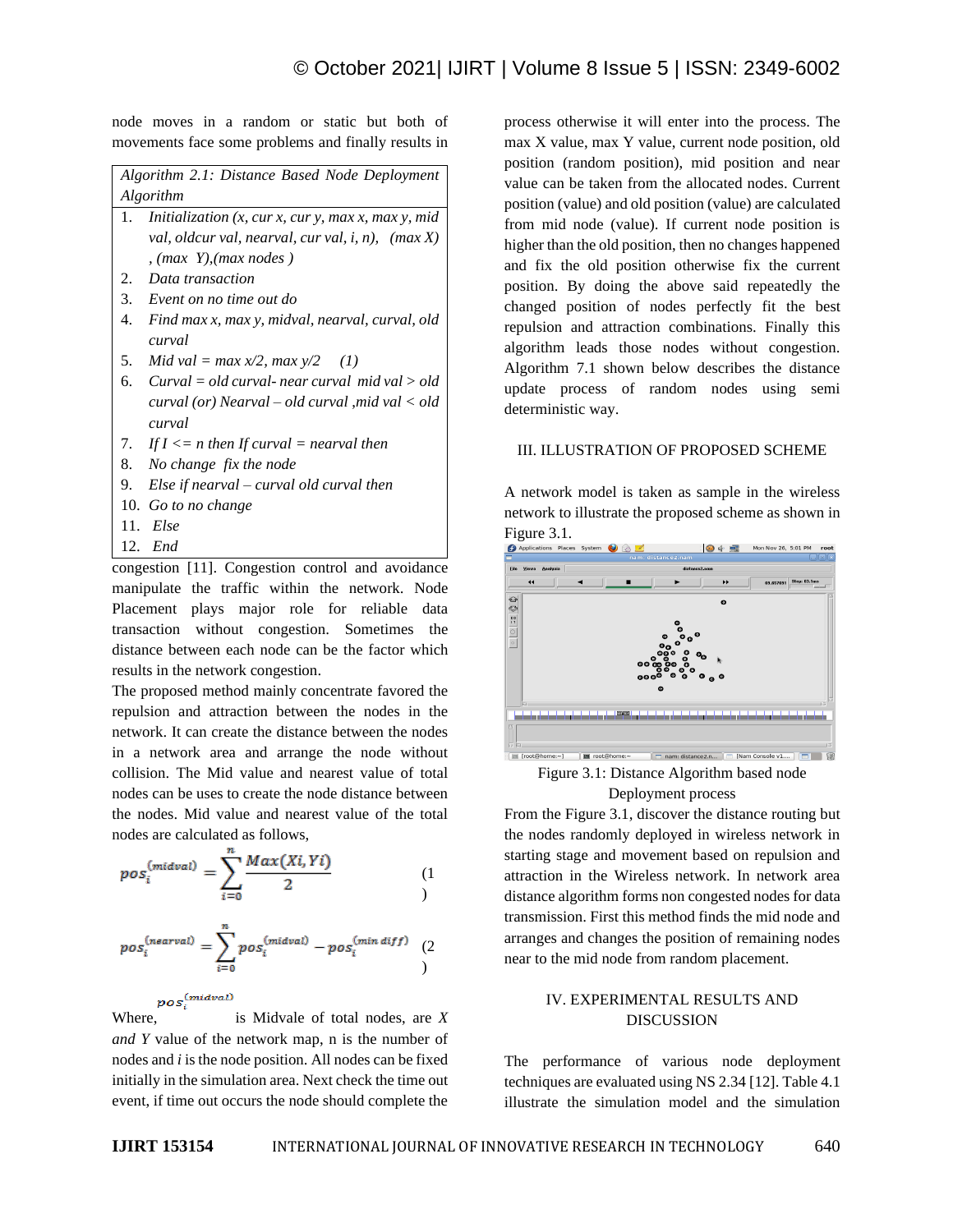parameters respectively. The results of the simulation are generated as trace files prepared .awk scripts to analyze the trace files into graphs with various performance metrics. The performance metrics analyzed are Packet delivery fraction, Packet loss Ratio, Routing Overheads and Throughput.

| Parameter                 | Value                   |
|---------------------------|-------------------------|
| Simulator                 | $NS-2.34$               |
| Simulation time           | 100 seconds             |
| Simulation Area           | 800x800 m <sup>2</sup>  |
| <b>Transmission Range</b> | $250 \text{ m}$         |
| Packet Size               | 512 bytes               |
| Traffic & Mobility model  | <b>CBR/TCP</b>          |
| <b>Traffic Rate</b>       | 10 packets/second       |
| <b>Simulation Model</b>   | Random Way Point        |
| Pass Time                 | 5 seconds               |
| Number of nodes           | 70                      |
| MAC Type                  | 802.11 DCF              |
| Channel Type              | <b>Wireless Channel</b> |
| <b>Routing Protocols</b>  | <b>DSDV</b>             |
| Network Load              | 4 packets/sec.          |
| Radio Propagation Model   | Two Ray Ground          |
| Interface Queue Length    | 50                      |
| Interface Queue Type      | Drop Tail / Pri Queue   |

Table 4.1: Simulation Parameters

#### 4.1 Packet Delivery Ratio Analysis

The amount of packet delivery can be calculated by taking the ratio of an amount of successive received packets of a destination node with an amount of transmitted packets by a source node during the particular time which defined in simulation.

| Table 4.2: Packet Delivery Ratio of Various Node |                |                         |        |                |  |  |
|--------------------------------------------------|----------------|-------------------------|--------|----------------|--|--|
|                                                  | Placements (%) |                         |        |                |  |  |
| Number<br>of<br><b>Nodes</b>                     | Grid           | Simple<br>Diffusio<br>n | Random | Semi<br>Random |  |  |
| 20                                               | 49             | 52                      | 49     | 70             |  |  |
| 30                                               | 69             | 72                      | 60     | 82             |  |  |
| 40                                               | 77             | 75                      | 65     | 86             |  |  |
| 50                                               | 75             | 77                      | 70     | 89             |  |  |
| 60                                               | 74             | 80                      | 72     | 93             |  |  |
| 70                                               | 79             | 82                      | 74     | 96             |  |  |





From the Table 4.2 and Figure 4.1 shows the packet delivery details of Semi random mechanism with various node deployment mechanism. In Semi random method, the packet delivery rate is high compared with other mechanism because this algorithm use non congested repulsion and attraction of nodes in data transmission to avoid data traffic. Hence the packet delivery increases automatically.

| Table 4.3: Packet Delivery Ratio of Various Node |                   |           |             |          |  |
|--------------------------------------------------|-------------------|-----------|-------------|----------|--|
|                                                  | Placements $(\%)$ |           |             |          |  |
| Number of                                        | Sen-              | Direct    | <b>HTAP</b> | Distance |  |
| <b>Nodes</b>                                     | <b>TCP</b>        | diffusion |             |          |  |
| 20                                               | 67                | 65        | 68          | 70       |  |
| 30                                               | 74                | 70        | 77          | 82       |  |
| 40                                               | 85                | 89        | 88          | 86       |  |
| 50                                               | 78                | 86        | 84          | 89       |  |
| 60                                               | 86                | 87        | 90          | 93       |  |
| 70                                               | 92                | 89        | 91          | 96       |  |





From the Table 4.3 and Figure 4.2 shows the packet delivery details of various node deployments with distance mechanism. In Distance method, packet delivery rate is high compared with other mechanism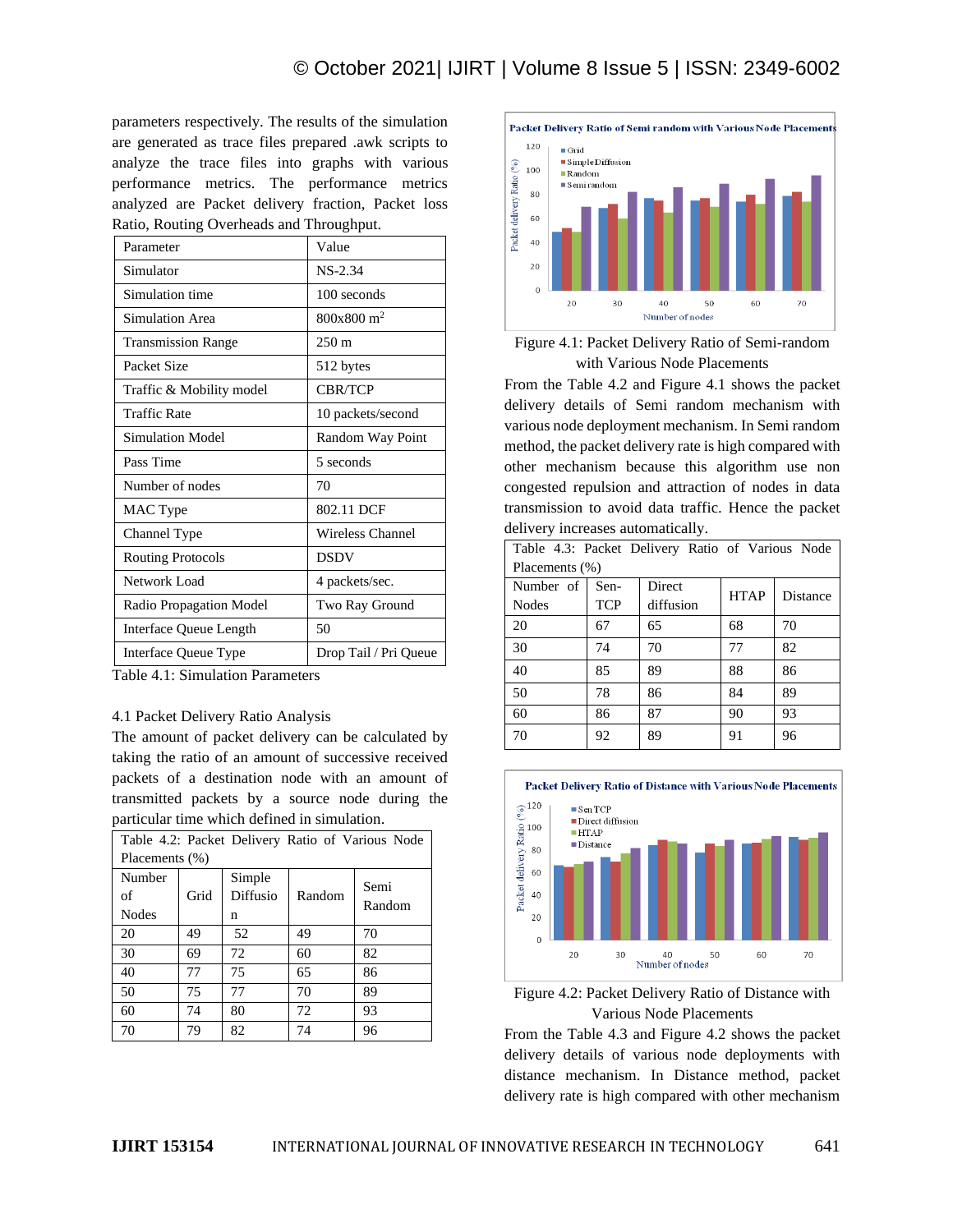because it use non congested repulsion and attraction in data transmission to avoid traffic. Hence the packet delivery increases automatically.

## **4.2 Packet Loss Ratio**

The reason for packet drops can be network traffic, congestion and delay. Here the Distance based node deployment used to avoid unnecessary traffic, control the delay and packet loss.

| Table 4.4 Packet Loss Ratio of Various Node Placements |      |                         |        |                |  |
|--------------------------------------------------------|------|-------------------------|--------|----------------|--|
| $(\% )$                                                |      |                         |        |                |  |
| Number<br>of Nodes                                     | Grid | Simple<br>Diffusio<br>n | Random | Semi<br>Random |  |
| 20                                                     | 51   | 48                      | 51     | 30             |  |
| 30                                                     | 31   | 28                      | 40     | 18             |  |
| 40                                                     | 23   | 25                      | 35     | 14             |  |
| 50                                                     | 25   | 23                      | 30     | 11             |  |
| 60                                                     | 26   | 20                      | 28     | 7              |  |
| 70                                                     | 21   | 18                      | 26     |                |  |



Figure 4.3: Packet Loss Ratio of Semi-random with Various Node Placement Techniques

The result obtained from the simulation is given in Table 4.4 and Figure 4.3 correspondingly. Semirandom has lesser packet drops compared to various other node deployments during data transmission. Because the Distance based technique use non congested repulsion and attraction in data transmission to avoid traffic and packet loss.

| Table 4.5: Packet Loss Ratio of Various Node Placements |                    |                     |                       |                    |  |
|---------------------------------------------------------|--------------------|---------------------|-----------------------|--------------------|--|
| (% )                                                    |                    |                     |                       |                    |  |
| Number of<br><b>Nodes</b>                               | Sen-<br><b>TCP</b> | Direct<br>diffusion | <b>HTAP</b><br>(in %) | Distance<br>(in %) |  |
|                                                         | (in %)             | (in %)              |                       |                    |  |
| 20                                                      | 33                 | 35                  | 32                    | 30                 |  |
| 30                                                      | 26                 | 30                  | 23                    | 18                 |  |
| 40                                                      | 15                 | 11                  | 12                    | 14                 |  |
| 50                                                      | 22                 | 14                  | 16                    |                    |  |







The result obtained from the simulation is given in Table 4.5 and Figure 4.4 correspondingly. Distance has lesser packet drops compared to various other node placement techniques during data transmission. Because distance follows non congested repulsion and attraction in data transmission to avoid and control packet loss.

## 4.3 Throughput

Throughput is obtained by calculating number of packets received at the destination from the source at a specified network time (kbps).

| Table 4.6: Throughput (kbps) |        |                     |        |                |
|------------------------------|--------|---------------------|--------|----------------|
| Number<br>of Nodes           | Grid   | Simple<br>Diffusion | Random | Semi<br>Random |
| 20                           | 91.23  | 118.8               | 90.65  | 100.12         |
| 30                           | 131.14 | 128.73              | 125.41 | 135.45         |
| 40                           | 149.74 | 155.32              | 155.07 | 168.62         |
| 50                           | 165.6  | 163.1               | 160.8  | 177.11         |
| 60                           | 168.52 | 170.5               | 161.4  | 181.72         |
| 70                           | 167.43 | 176.34              | 158.8  | 190.53         |



Figure 4.5: Throughput of Semi-random with Various Node Placements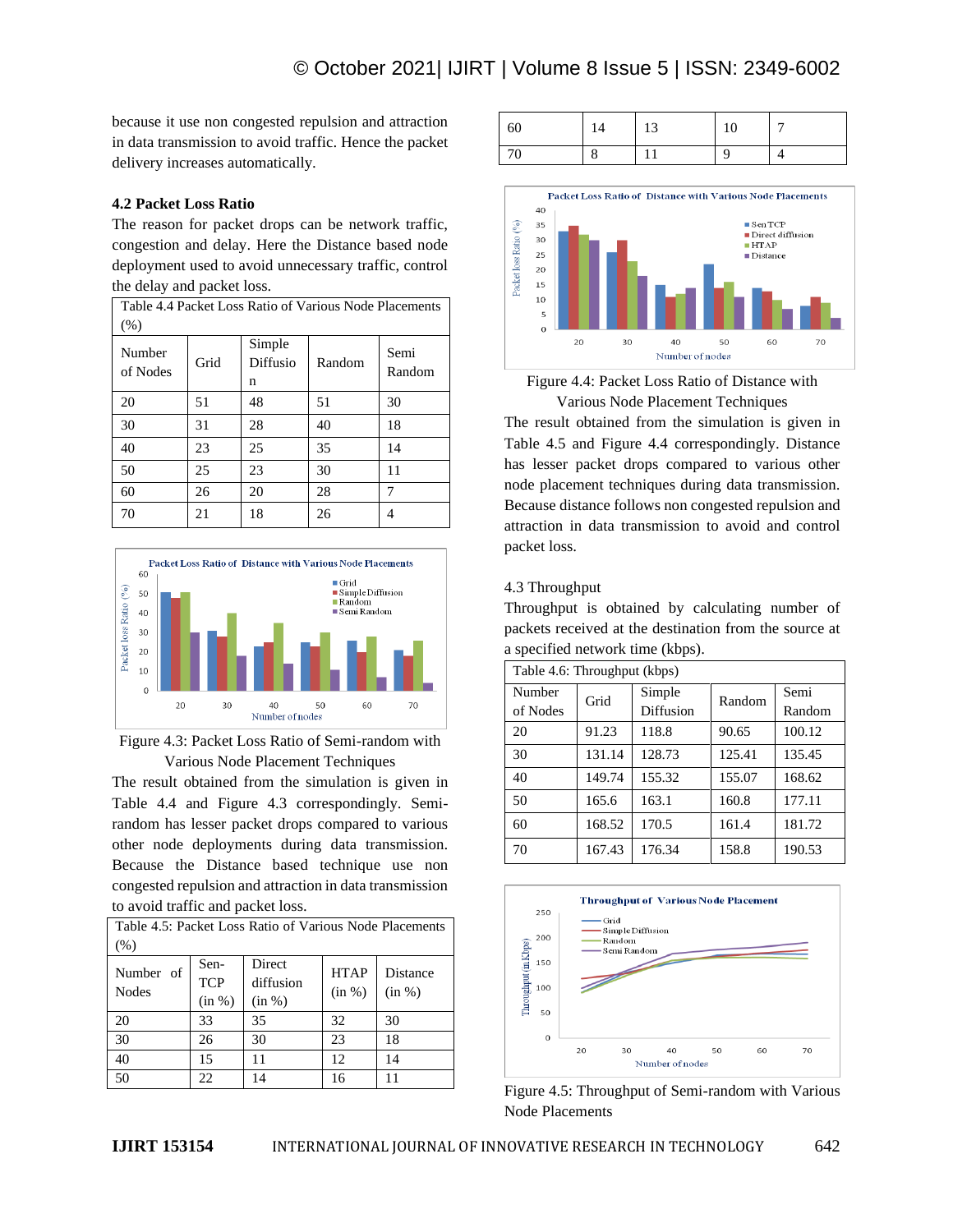From the Table 4.6 and Figure 4.5 shows the throughput of each algorithm in packet delivery fraction. In Semi random based node Deployment, throughput becomes high while other are less if the node scalability increases. During network congestion in other node deployment causes high packet delays and more overheads maintain data loads.

| Table 4.7: Throughput (%) |                    |                            |             |          |
|---------------------------|--------------------|----------------------------|-------------|----------|
| Number<br>of Nodes        | Sen-<br><b>TCP</b> | <b>Direct</b><br>diffusion | <b>HTAP</b> | Distance |
| 20                        | 121.12             | 128.4                      | 139.81      | 100.12   |
| 30                        | 134.09             | 128.73                     | 145.41      | 135.45   |
| 40                        | 157.34             | 145.74                     | 166.57      | 168.62   |
| 50                        | 164.63             | 161.87                     | 170.81      | 177.11   |
| 60                        | 178.82             | 178.05                     | 169.42      | 181.72   |
| 70                        | 184.43             | 183.9                      | 181.23      | 190.53   |



Figure 4.6: Throughput of Distance with Various Node Placements

From the Table 4.7 and Figure 4.6 shows the throughput of each algorithm in packet delivery fraction. The Distance based node deployment throughput becomes high when node scalability increases. Because it use non congested best repulsion and attraction between nodes to avoid congestion and packet loss.

#### **CONCLUSION**

The proposed method Distance based node placement algorithm balance the network flows and traffic on the network paths efficiently. In the existing node movement process, it can be broken due to network traffic and leads to congestion issue. To overcome this issue, the new distance based best repulsion and attraction technique is introduced to limit the traffic load and network delay. So the congestion and contention problem can be reduced. In Distance based node placement, traffic over different wireless links

can be controlled and maintain safety paths in the network. It prevents congestion in the network. From the simulation result, the proposed scheme Distance based node placement is better than the existing node placement techniques with respect to Packet delivery Ratio, Packet loss Ratio, Throughput and Routing Overheads. The Distance node deployment technique reduces routing overhead and packet loss with respect to the number of nodes. It also increases the packet delivery ratio and throughput when compare with various other node placement techniques.

#### REFERENCE

- [1] Pahlavan K., and Krishnamurthy P., "Principles of wireless networks: A unified approach", Prentice Hall PTR, 2011.
- [2] Puccinelli D., and Haenggi M., "Wireless sensor networks: Applications and challenges of ubiquitous sensing", IEEE Circuits and systems magazine, Vol. 5, No. 3, pp. 19-31, 2005.
- [3] Tan K., Song J., Zhang Q., and Sridharan M., "A compound TCP approach for high-speed and long distance networks", In Proceedings IEEE INFOCOM 2006, 25 th IEEE International Conference on Computer Communications, pp. 1- 12, 2006, April.
- [4] 4. Vassiliou V., and Sergiou C., "Performance study of node placement for congestion control in wireless sensor networks", In 2009 3rd International Conference on New Technologies, Mobility and Security, pp. 1-8, IEEE, December 2009.
- [5] Damuut L.P., and Gu D., "A survey of deterministic vs. non-deterministic node placement schemes in WSNs, In The Sixth International Conference on Sensor Technologies and Applications, pp. 154-158, August. 2012.
- [6] Antoniou P., Pitsillides A., Blackwell T., Engel brecht, A. And Michael, L., "Congestion control in wireless sensor networks based on bird flocking behaviour", Computer Networks, Vol. 57, No. 5, pp. 1167-1191, 2013.
- [7] Antoniou P., Pitsillides A., Blackwell T., Engel brecht, A. And Michael, L., "Congestion control in wireless sensor networks based on bird flocking behaviour", Computer Networks, Vol. 57, No. 5, pp. 1167-1191, 2013.